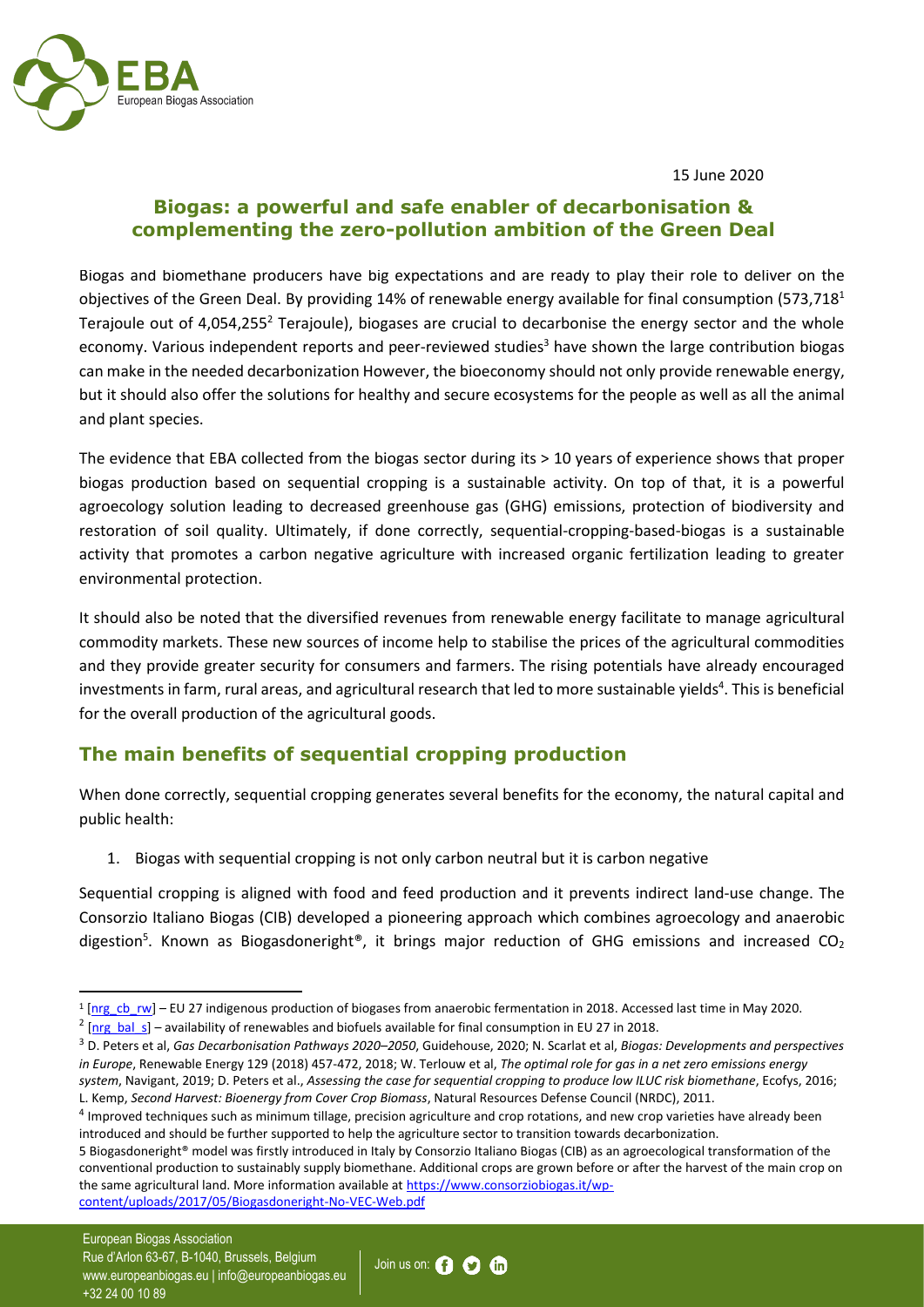sequestration in soil via the natural photosynthesis. Developing bioenergy with carbon capture and storage (BECCS) innovation will ensure even greater GHG savings and to produce carbon negative biogas.

2. Replacing the mineral fertilizers with the digestate reduces GHG emissions

Anaerobic digestion enables the producers of biogas to recover the organic materials and nutrients into the digestate. The agriculture sector has already identified several uses for digestate as a fertilizing product, soil improver and bio stimulant. When the mineral fertilizers<sup>6</sup> are replaced with an in-house organic digestate, major GHG emissions from the chemical industry are prevented. Public and private investors are already supporting research, development, and innovation in the promising field of nutrient recovery and reuse. For instance, Horizon 2020 promotes new pilot projects to identify novel valorisation pathways<sup>7</sup>. A focus group on nutrient recycling<sup>8</sup> was created to assess the agronomic and environmental value of the derived products.

3. Biogas reduces GHG emissions from livestock farming

The critique that expanding biogas production will lead to increasing the livestock population is inherently wrong. When based on sequential cropping, agricultural biogas production relies to a lesser extent on manure input from livestock. Also, farmers who use the organic digestate are less dependent on manure for fertilisation purposes. Furthermore, installing anaerobic digestion plants to produce biogas, allows methane emissions from handling livestock manure to be reduced. When the latter is brought to the closed and controlled environment of a biogas plant, methane is captured and transformed in renewable energy.

4. Restoring healthy soils, rich in humus and carbon content enables farmers to grow nutritious food and to remove  $CO<sub>2</sub>$  from the atmosphere

Farmers rely on healthy and fertile land to grow nutritious food. Soil content of humus and carbon are very important indicators to assess soil health and fertility. Soils which are rich in humus are also more resilient to climate change. Building humus in soil is possible when the land is covered with plants all year long. More plants on the field also increase the natural photosynthesis activity and the removal of the  $CO<sub>2</sub>$  from the atmosphere. When the farmers carry out minimum tillage and other agro-ecological techniques, the  $CO<sub>2</sub>$  that has been transferred to the land is stored for a long time.

5. Biodiversity conservation

EBA Members understand the need to protect the natural capital and are ready to apply the latest environmental standards and techniques that protect nature and biodiversity. When sequential cropping is done in a regime of crop rotation, also biodiversity is promoted. We are all prompt to work with the stakeholders and politicians to achieve the best outcome for the natural ecosystems.

Some of those benefits have been evaluated in €/MWh and are included in a report made by the prospective committee of the French regulator CRE. It says that for each MWh of biomethane produced, between 40 and 70€/MWh of positive externalities are generated.<sup>9</sup>

# **The current policy framework (and the proposed one) is biased**

Biogas producers must comply with the provisions laid down in the revised Renewable Energy Directive (EU) 2018/2001 (RED II) to claim that they generate renewable energy. The Directive includes strengthened sustainability criteria and it supports the shift towards advanced biofuels based on residues and non-reusable and non-recyclable waste, included in the Annex IX. At the same time, producers that produce renewable



 $6$  According to the fertilizing product regulation, fertilizers are divided into organic fertilizers and mineral fertilizers. Organo-mineral fertilizers are a blended version made of natural and chemical inputs.

<sup>&</sup>lt;sup>7</sup> EBA is project partner in **SYSTEMIC** and **Nutri2Cycle** projects.

<sup>&</sup>lt;sup>8</sup> The *[final report](https://ec.europa.eu/eip/agriculture/en/publications/eip-agri-focus-group-nutrient-recycling-final)* of the Nutrient Recycling Focus Group has been published.

<sup>9</sup> <https://atee.fr/system/files/2019-12/CRE%20Rapport-Gaz%202019.pdf>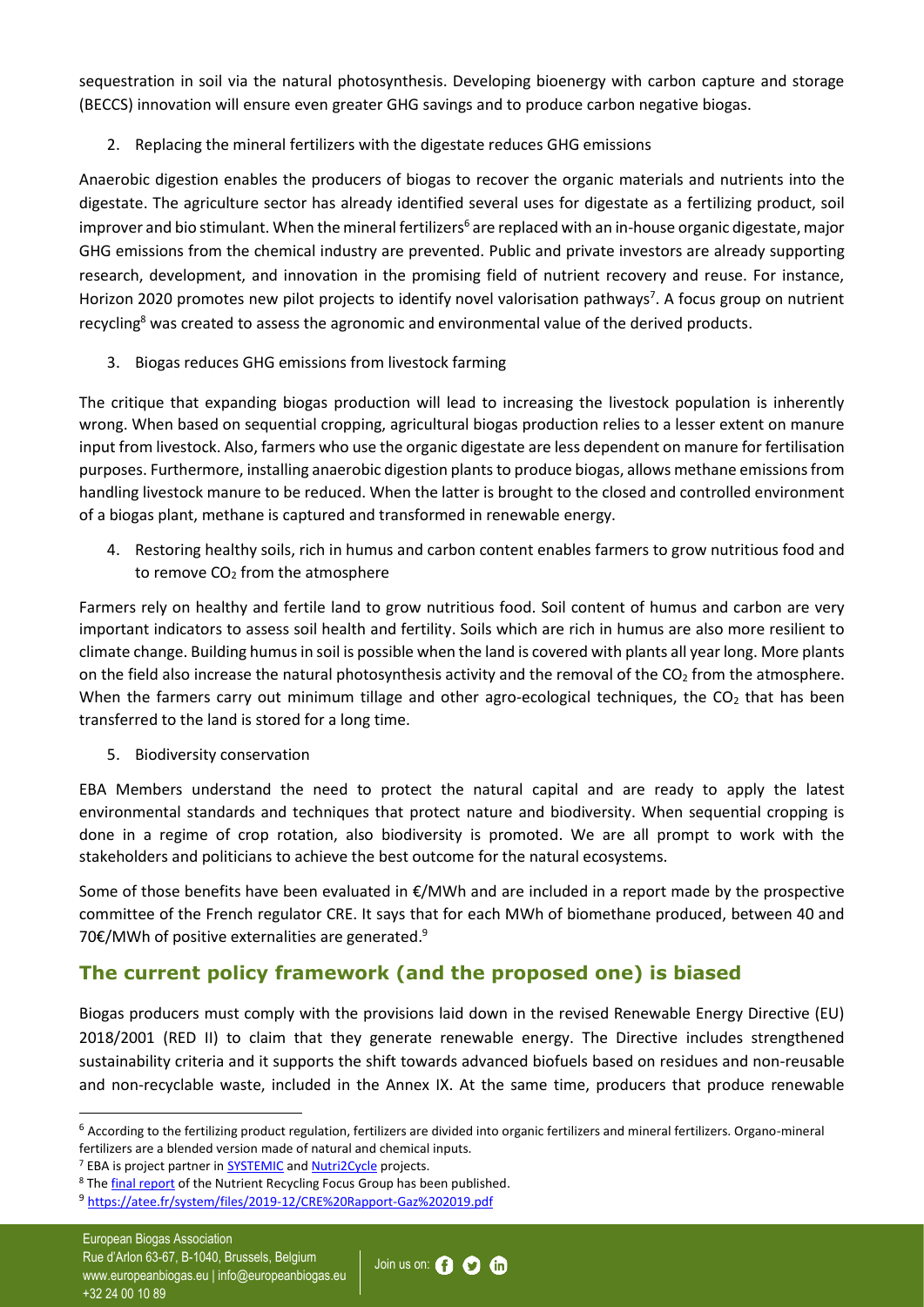energy from agricultural crops must certify their feedstock as climate friendly. The Commission Delegated Regulation (EU) 2019/807 supplements the Directive with criteria to certify low ILUC<sup>10</sup> risk biofuels, bioliquids and biomass fuels. Criteria are laid down in Art. 5, while Art. 6 regulates the auditing and verification requirements to get the low-ILUC certificate.

The current policy framework severely hinders biogas production as it fails to recognise that farmers can grow multiple crops on the same field – i.e. sequential cropping. In the past, mono crops of maize or other cereal were commonly grown and this often led to land use change. However, food and feed production are not displaced when the producers implement sequential cropping schemes. For instance, evidence shows that maize, triticale, wheat, or ryegrass silage can all be produced as additional (second) crop before or after the harvest of the main crop on the same agricultural land.

*We warmly recommend the Commission to recognise the low ILUC risk potential of such a practice which should be certified accordingly, as defined by the Delegated regulation (EU) 2019/807. If certified, this feedstock should also be included in the list of feedstocks for advanced biofuels laid down in Annex IX.*

We also note that the proposed regulation COM(2018) 392 to reform the European Agricultural Guarantee Fund (EAGF) and the European Agricultural Fund for Rural Development (EAFRD) reintroduces the principle of setting aside a portion of the agricultural area to non-productive features. This system, coupled with the provisions of RED II and ILUC criteria, would generate an inefficient framework: on one hand, set aside reduces the available land to grow food, and on the other hand ILUC criteria promotes harvesting food crops to the detriment of biogas.

We believe that such a framework is extremely burdensome and inefficient. It restricts freedom of producers to organize and operate. They are obliged to grow food and feed even when it will not pay off. Most likely, unsold goods will become waste although Member States should take measures to reduce food waste in line with the 2030 Agenda for Sustainable Development. Finally, operators become even more reliant on CAP expenditures to sustain their activities.

We warmly recommend the European Commission (EC) to recognise that sequential cropping is not only a powerful resource to produce biogas. It also allows farmers to restore and enhance soil quality, while they provide safe space for biodiversity. 4 out of 11 good agro-environmental conditions laid down in Annex III of the proposed regulation COM(2018) 392 promote soil maintenance and protection<sup>11</sup>. EBA is in favour of an even more ambitious CAP to protect and restore soil quality. EBA proposes to establish a European target for 2030 to restore carbon content in soils and a European target for 2030 to restore soil organic matter.

### **Renewable Energy potential of biogas**

In 2018, indigenous production of biogas from EU 27 amounted to 14% of the overall renewable energy available for final consumption (580,325 Terajoule<sup>12</sup>, out of 4,054,255 Terajoule<sup>13</sup>).

Biomethane is a renewable fuel produced via biogas upgrading or biomass gasification. Biomethane can directly replace natural gas in all its existing applications with minor investments. The great advantage of replacing natural gas with biogas is that no major infrastructure adjustment is needed. **EBA members are ready to work with the EC and all relevant stakeholders to decarbonise the gas supply by 2050.**



<sup>10</sup> Indirect Land-Use Change (ILUC)

<sup>11</sup> GAEC 2 «Protection of carbon rich soils»; GAEC 3 «Maintenance of soil organic matter»; GAEC 7 «Protection of soils in winter»; GAEC 8 «Preserve the soil potential».

 $12$  [\[nrg\\_cb\\_rw\]](https://appsso.eurostat.ec.europa.eu/nui/show.do?dataset=nrg_cb_rw&lang=en) – EU 27 indigenous production of biogases from anaerobic fermentation in 2018. Accessed last time in May 2020.

<sup>&</sup>lt;sup>13</sup> [\[nrg\\_bal\\_s\]](https://appsso.eurostat.ec.europa.eu/nui/show.do?dataset=nrg_bal_s&lang=en) – availability of renewables and biofuels available for final consumption in EU 27 in 2018.